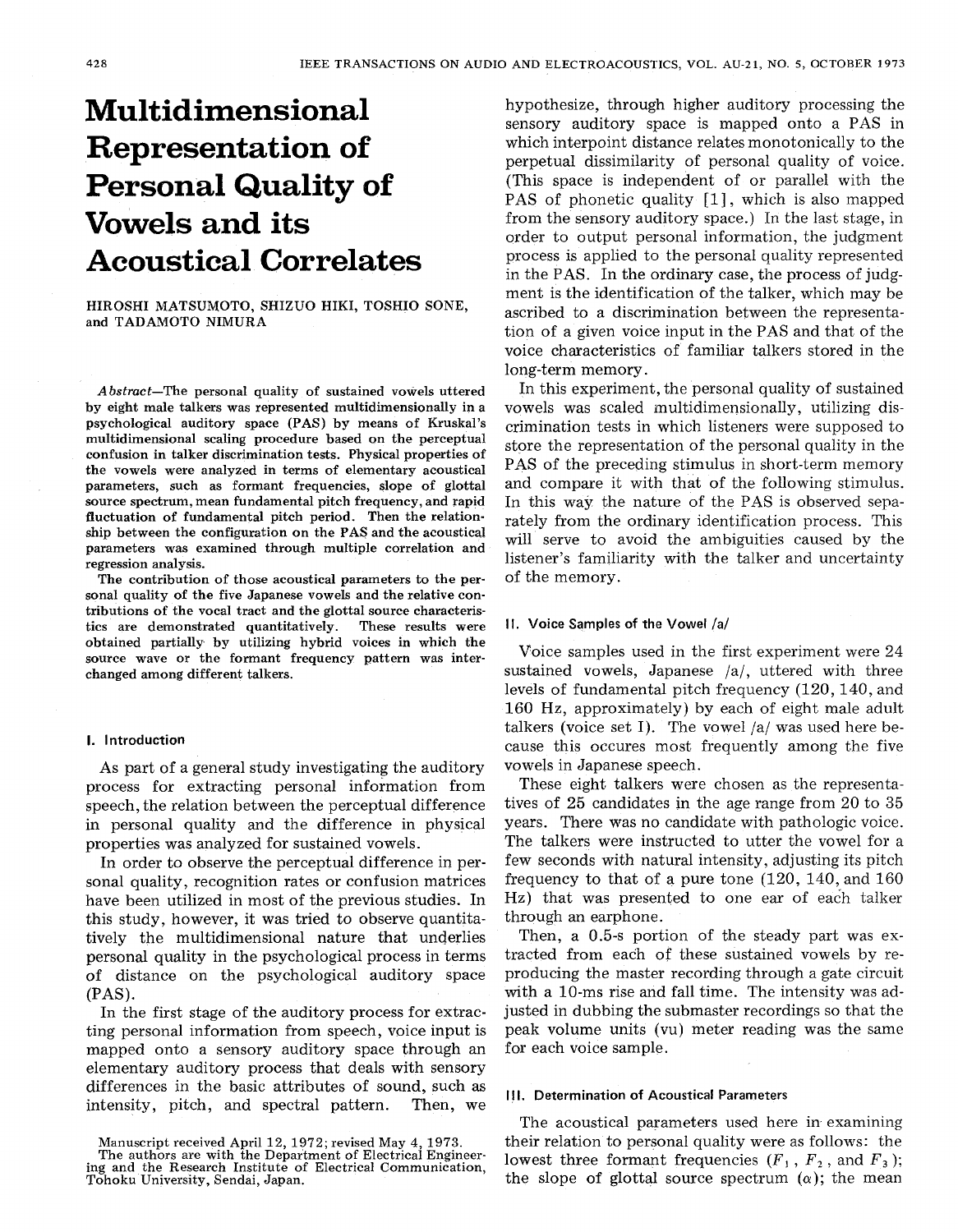logarithmic fundamental pitch frequency (log  $\bar{F}_0$ ); and the rapid fluctuation of fundamental pitch period  $(\sigma(\Delta T/T))$  (the standard deviation of differences between adjacent fundamental pitch periods normalized by the mean fundamental pitch period).

The formant frequencies were estimated by means of an analysis-by-synthesis method [2], applied to the log-amplitude spectrum calcuiated by the fast Fourier transform (FFT) from the digitized waveform of a single pitch period for each voice sample. In the analysis-by-synthesis algorithm, the six parameters (first, second, third, and fourth formant frequencies, the higher pole correction term, and the slope of glottal source spectrum in dB/octave) are automatically controlled by means of the maximum neighborhood method **[3]** so that the synthesized spectrum gives the best fit to the input spectrum in the frequency range from **0.1** to 4.0 Hz.

The mean value and the rapid fluctuation of fundamental pitch frequency were calculated on the basis of measurements of the fundamental pitch periods of the voice samples with an accuracy of 0.02 ms. These measurements were obtained from photographs of the speech waveforms.

In the results, the ratios of standard deviation to mean value of the first, second, and third formant frequencies for the 24 voice samples were 7.8, 5.4, and 8.0 percent, respectively,  $\alpha$  ranged from -6 to  $-20$  dB/octave and  $\sigma$  ( $\Delta T$ )/ $\overline{T}$  from 0.4 to 1.0 percent in voice set I.

#### **IV. Construction of the PAS**

In order to measure the dissimilarity of personal quality among the voice samples, every possible pair of the voice samples  $(24 \times 24 = 576)$  was presented nine times in random order to a group of six listeners. The interval between the two stimuli in a pair was 2 s. The listeners, none of whom had been familiar with the voices of the talkers, were asked to state whether or not they believed the two voice samples in a pair were uttered by the same talker and, at the same time, to indicate the degree of confidence in the correctness of their "same talker" or "different talker" judgment on a three-point scale ("very sure," "think response is correct," and "best guess"). The listeners were not given any other information about the voice samples, such as the number of talkers or the fact that the pitch frequency, intensity, and duration had been controlled.

In order to examine the homogeneity of the rate of "different talker" response of the six listeners, the correlation coefficients of the rates of "different talker" response between each of the six listeners were calculated from responses to 64 pairs sampled randomly from all 576 pairs. As the results were in the range from 0.59 to **0.75** (which was beyond the



Fig. 1. Configuration on  $A_1 - A_2$  and  $A_1 - A_3$  planes of the **three-dimensional PAS for voice et I, which consists of vowel /a/ uttered by eight male talkers (indicated by numerals and encircled or combined by dotted lines) with fundamental pitch frequencies of 120, 140, and 160 Hz (indicated by double, closed, and open circles, respectively). Stress is 11.5 percent. The arrows indicate the distance that approximately corresponds to 30 percent "different talker" response.** 

1 percenk level. of confidence), it was assumed that the dissimilarity judgments of the six listeners were .. fairly homogeneous. Therefore, the rate of "different talker" responses were averaged for all six listeners and the nine trials. Then, the measure of dissimilarity for every possible combination of the 24 voice samples  $\binom{24}{2}$  **c**<sub>2</sub> = 276 in total) was calculated by averaging these averaged responses for each of two pairs. that contained nonidentical stimuli but that were themselves identical except for order, with the result that each measure of dissimilarity is based on 108 (=  $6 \times 9 \times 2$ ) responses.

The configuration of the voice samples was derived from the measures of dissimilarity by means of Kruskal's multidimensional scaling method [4] . The configuration of voice set I is shown three-dimensionally in Fig. 1. **A** three-dimensional configuration was chosen since the relation to each of the acoustical parameters can be interpreted fairly reasonably on this configuration, although the stress for the threedimensional configuration is still somewhat high and there was not a large decrease of stress from two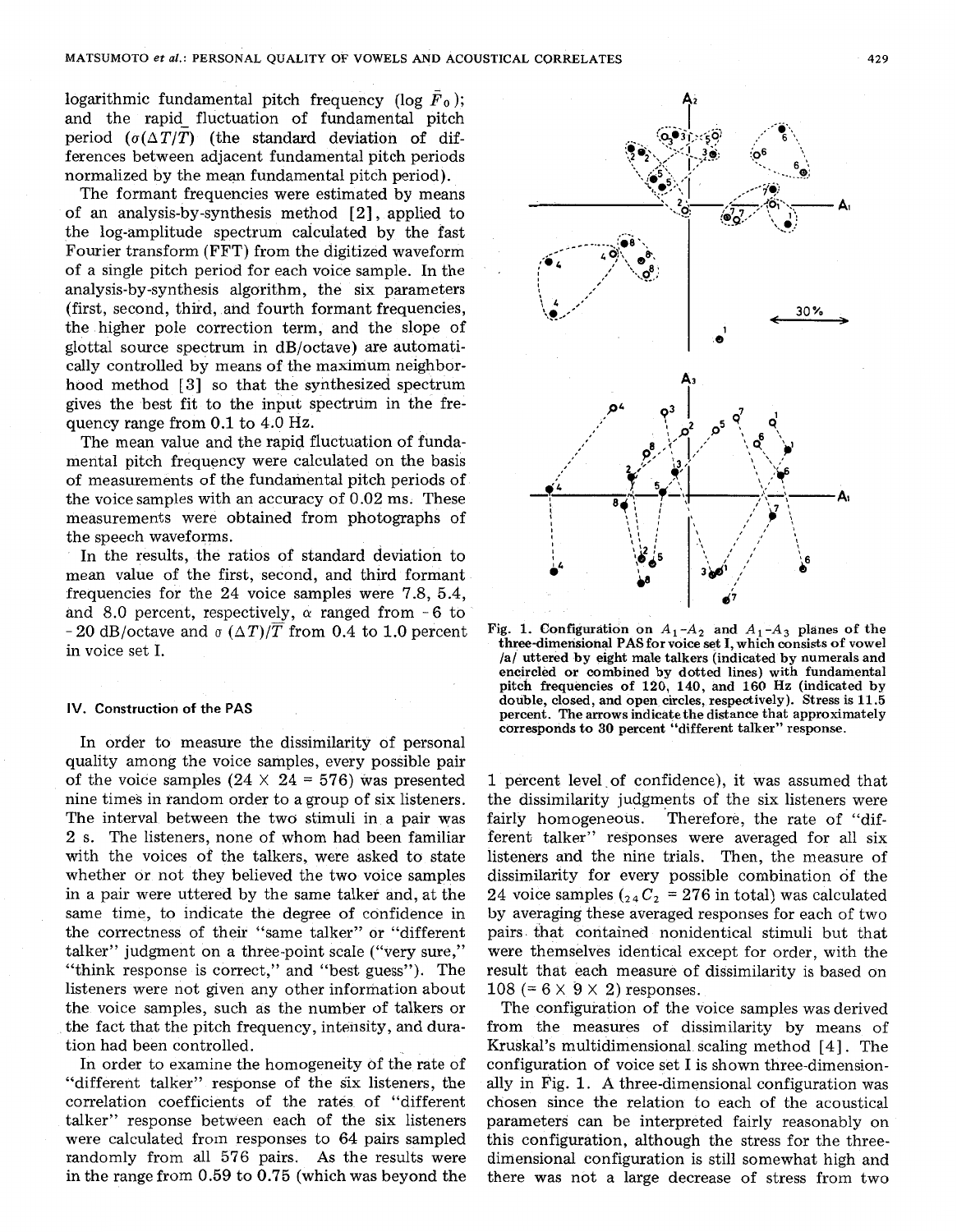dimensions to three dimensions (38.0,16.5,11.5, and 7.5 percent in one, two, three, and four dimensions, respectively).

In Fig. 1, the coordinate axes are rotated so that the *A3* axis corresponds best to the mean logarithmic fundamental pitch frequency. Then, the *A,* axis corresponds best to the slope of the glottal source spectrum on the plane perpendicular to the  $A_3$  axis on the basis of the multiple correlations described in Section V. The "distance" is illustrated by an arrow whose length corresponds to the "different talker" response of about **30** percent.

In Fig. 1, the points that represent the sustained vowels uttered by a single talker move upward along the direction of the  $A_3$  axis as the fundamental pitch frequency increases from 120 to 160 **Hz.** This indicates that the mean fundamental pitch frequency is one of the important cues for the perception of personal quality as has also been observed in a speaker identification test with vowels [5]. On the other hand, the points for a single talker cluster together in a particular region in the  $A_1 - A_2$  plane and the region for each talker covers a considerable area on the plane, showing that some other information on personal quality independent of fundamental pitch frequency is contained in these voice samples.

In order to examine this in terms of discrimination score, the receiver operating characteristic (ROC) curve was derived from the confidence ratings for each of the six combinations of the three levels of fundamental pitch frequency. The ROC curves were traced out by plotting the cumulative sum of the percent false rejection versus that of the percent correct acceptance of the six categories of similarity scale (ranging from "very sure different" to "very sure same") that were converted from the three-point confidence ratings for each of the "same talker" and "different talker" judgments. The average results for the six listeners are shown in Fig. 2 together with percent correct score P(c), a criterion-free index, which the listener would have obtained had he used a criterion for making a binary decision such that percent correct acceptance is equal to percent correct rejection. Fig. 2 indicates that the two voice samples uttered by a talker with different pitch frequencies of 160-140 **Hz,** 140-120 **Hz,** and 160-120 **Hz** were discriminated correctly with  $P(c)$  of 67, 60, and 56 percent, respectively.

The contribution of the same amount of change in fundamental pitch frequency to perception of the personal quality of voice becomes larger as the frequency becomes lower. This is shown by the fact that the stimulus points with 140 **Hz** fundamental pitch frequency are closer on the PAS in Fig. 1 to those with 160 **Hz** than to those with 120 **Hz** in spite of the same difference in the fundamental pitch frequency in both cases, and also by the fact that, in



**Fig. 2. Average ROC curves and P(c) of six listeners for every possible combination of three levels of mean fundamental pitch frequency in talker discrimination tests.** 

Fig. 2, P(c) for the pair of voice samples with fundamental pitch frequency bf 160 **Hz** and 140 **Hz** is larger than P(c) for that of **140 Hz** and 120 **Hz.** 

# **V. Relation between Acoustical Parameters and the Configuration on the PAS**

**As** an approach to our ultimate goal of estimating the quantitative mapping function of the physical space onto the PAS, we first examined the relationship between the configuration on the PAS and the acoustical parameters in terms of a multiple correlation technique. The result of the multiple correlation calculation based on the three-dimensional configuration obtained in Section IV and the results of acoustical analysis in Section I11 for the 24 voice samples of voice set I is shown in Fig. **3.** In this figure, the magnitude of the vector is linearly proportional to the multiple correlation coefficient, and its direction corresponds to the direction of maximum correlation.

From Fig. **3(b),** it is clear that the mean fundamental pitch frequency is highly correlated with the configuration in the direction of the *A3* axis and, at the same time, is perceptually independent of other acoustical parameters that are mostly correlated with the configuration on the  $A_1 - A_2$  plane (beyond the 5 percent level of confidence). Among those parameters whose projection on the  $A_1 - A_2$  plane are shown in Fig, **3(a),** the slope of glottal source spectrum is related to the positive direction of the  $A_1$ axis, while the rapid fluctuation of pitch periods is nearly related to the negative  $A_1$  axis. The formant frequencies, except for  $F_3$ , are related to  $A_2$  axis as well as to  $A_1$  axis, suggesting that the contribution of the vocal tract characteristics to the personal quality is somewhat different from that of the glottal source characteristics.

In order to examine the relative contribution of each of those acoustical parameters to perceptual cues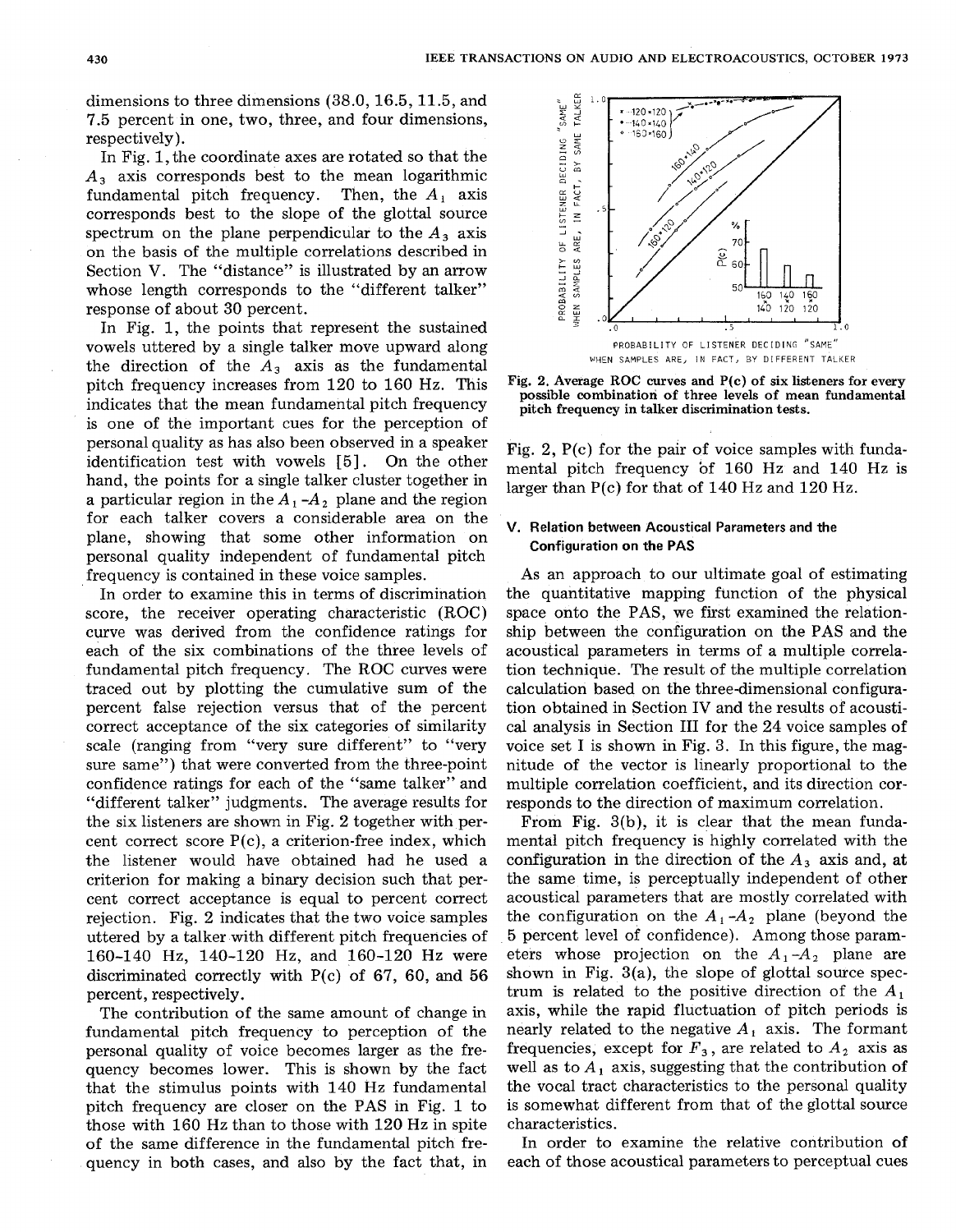



**TABLE I and the Explained Variance of the Configuration of Voice Set**<br> **i** on the PAS **Relation Between Various Sets of the Acoustical Parameters I on the PAS** 

| GLOTTAL SOURCE CHARACTERISTICS      |                                               |                                     | VOCAL TRACT CHARACTERISTICS                     | EXPLAINED VARIANCE<br>IN % |  |  |
|-------------------------------------|-----------------------------------------------|-------------------------------------|-------------------------------------------------|----------------------------|--|--|
| MEAN FUNDAMENTAL<br>PITCH FREQUENCY | FLUCTUATION OF<br>FUNDAMENTAL<br>PITCH PERIOD | SLOPE OF GLOTTAL<br>SOURCE SPECTRUM | FORMANT FREQUENCIES,<br>$F_1$ , $F_2$ AND $F_3$ |                            |  |  |
| X                                   | x                                             | Ŷ.                                  | Х                                               | 86                         |  |  |
| X                                   | $\mathbf{x}$                                  |                                     | X                                               | 84                         |  |  |
| X                                   |                                               | X                                   | X                                               | 84                         |  |  |
| X                                   |                                               |                                     | Х                                               | 81                         |  |  |
| X                                   | $\mathbf x$                                   | X                                   |                                                 | -71                        |  |  |
| X                                   |                                               |                                     |                                                 | 55                         |  |  |

of talker discrimination, it is necessary to take account of the differences in variance of the mapped points of the voice samples in each direction of maximum correlation to the acoustical parameters in addition to multiple correlation coefficient. So, the mapping function of the physical space onto the **PAS** was approximated by a linear multiple regression model, and the configuration of the voice samples on the **PAS** was estimated from various sets of acoustical parameters and explained variance (or the difference of total variance and residual variance normalized by the total variance) was calculated as shown in Table I.

**As** much **as 55** percent of the total variance can be explained by the mean fundamental pitch frequency alone and 16 percent more can be explained by adding the slope of the glottal source spectrum and the fluctuation of the fundamental pitch period. If, on the other hand, the lowest three formant frequencies are added to the mean fundamental pitch frequency, **26** percent more can be explained than by the mean fundamental pitch frequency alone. Thus, it is shown that the mean fundamental pitch frequency plays an important role in the perception of personal quality, and that the relative contribution of the vocal tract characteristics to the personal quality is larger than that of the glottal source characteristics other than the mean fundamental pitch frequency. All together, 86 percent of the total variance is explained by those six acoustical parameters.

#### **VI. Related Experiment Using Hybrid Voices**

Some of those acoustical parameters, such as the third formant frequency and the slope of glottal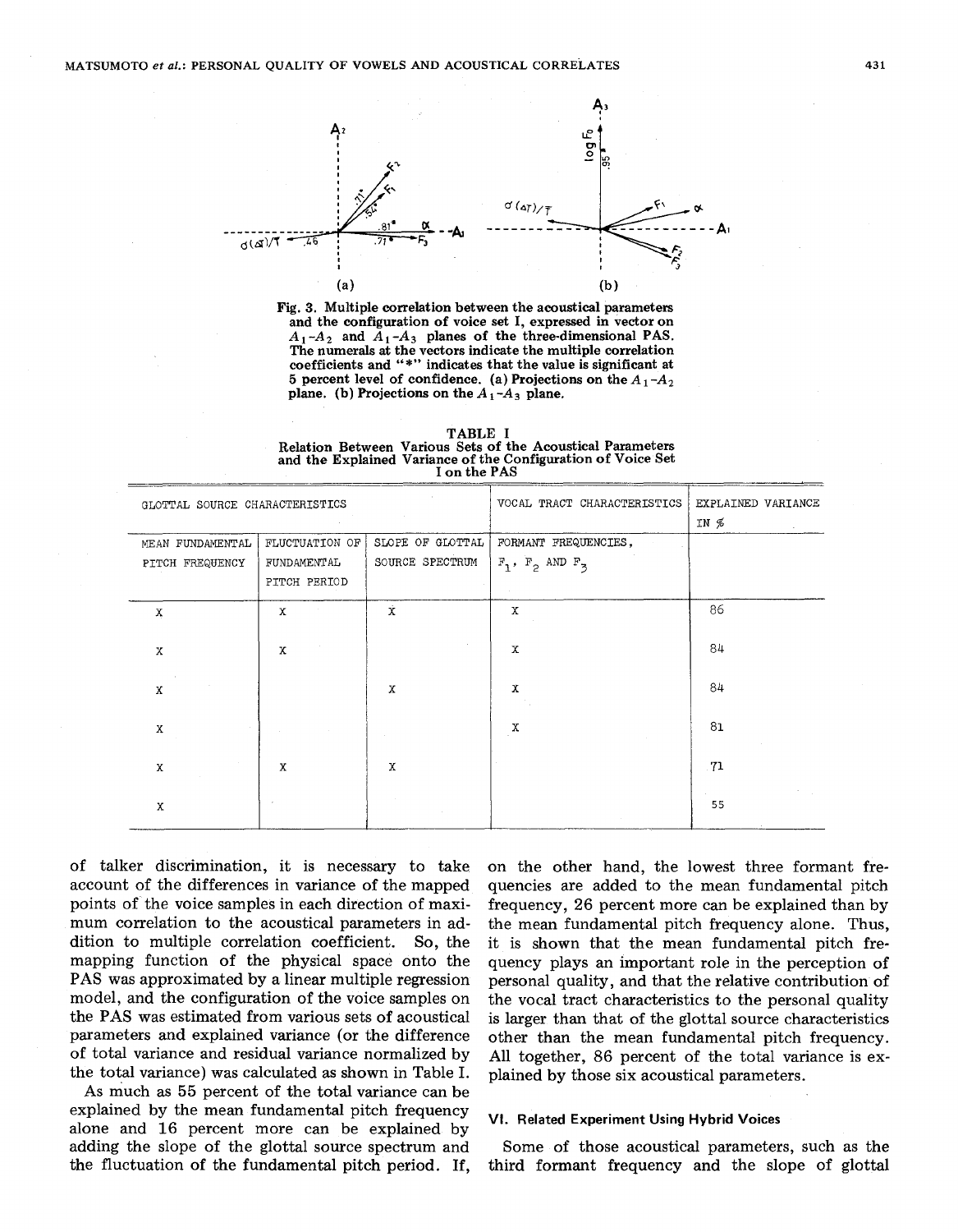source spectrum, whose multiple correlations are in a direction similar to the result of Section **V,** are correlated with each other in these voice samples. The correlation coefficient was 0.53, which is beyond a 1 percent level of confidence, and is considered to be much larger than that, due to the artifacts in the acoustical analysis. In this case, it is impossible to find with this limited set of natural voice samples how that pair of parameters is utilized in the perception of personal quality of voice.

In order to examine the differences in the contribution to the perception of personal quality between the slope of glottal source spectrum and the third formant frequency, an experiment similar to Miller's **[7]** was conducted with hybrid voice samples. In order to produce voice samples without natural correlation between those parameters, the source wave or the formant frequency pattern was interchanged in several ways among the five talkers' voice samples from voice set I that had a fundamental pitch frequency of exactly **140** Hz. This was done using a computer-programmed terminal analog speech synthesizer. The glottal source wave was generated by repeating the waveform of one pitch period that was derived from the inverse transform of the glottal source spectrum obtained in Section **I11** for each talker. As a result, the fluctuation in fundamental pitch frequency characteristic of each talker was removed in the voice samples in this experiment.

An experiment similar to the one described in Section **IV** was conducted with another group of six listeners to obtain the dissimilarities among the voice samples. The configuration of the voice samples was derived from the dissimilarities between every possible combination of the 13 voice samples  $C_1 \, S_2$  = **78),** each of which was the average rate of "different talker" response for each of the two identical pairs (order reversed) for six listeners and ten trials  $(2 \times 6 \times 10 = 120$  responses).

As it was shown in the previous experiment that the acoustical parameters other than the fundamental pitch frequency related primarily to the plane  $(A_1 -$ *A,* ) in the three-dimensional configuration of voice set I and all of the voice samples in this experiment had the same fundamental pitch frequency, a twodimensional configuration with **7.1** percent stress was selected to compare with the configuration of voice set I (Fig. 1). The axes of this two-dimensional configuration were rotated [8], dilated, and translated so as to match on a least squares basis the configuration of the five natural voice samples of /a/ with that obtained for the same five voice samples on the  $A_1$ -*A,* plane in Fig. 1.

The configuration of these synthetic voice samples on the  $A_1$ - $A_2$  plane of the PAS is shown in Fig. 4. In this result, the direction of the maximum correlation of the third formant frequency became similar



Fig. 4. Configuration on  $A_1 - A_2$  plane of the PAS for natural **voice samples of vowel /a/ (closed circles) uttered by five male talkers (indicated by numerals) with fundamental pitch frequency of 140 Hz and synthetic voice samples (open circles) in which the formant frequency pattern of the talkers (indicated by larger numerals) and the glottal source characteristics of other talkers (indicated by smaller numerals) were combined.** 

to that of the first and second formant frequencies, while the direction of the maximum correlation of the slope of glottal source spectrum is almost diagonal to that of the third formant frequency, These trends are shown typically by the fact that the stimulus points of the voice samples consisting of the vocal tract characteristics of the original voice sample **"6,"**  which has the highest formant frequencies, are located at the most positive side of the direction of the maximum correlation of formant frequencies, while those consisting of the glottal source characteristics of the original voice sample **"6,"** which has the gentler falling slope of glottal source spectrum, are located at the more positive side of the maximum correlation of the slope of glottal source spectrum.

Moreover, the finding in Section **V** that the relative contribution of the vocal tract characteristics is greater than that of the glottal source characteristics other than the mean fundamental pitch frequency was confirmed by the fact that the mapped points of the hybrid voice samples tended to be closer to those of the original voice samples having the same formant pattern. These results agree with the Miller's **[7]** .

# **VII. Personal Quality in Different Vowels**

To examine whether or not the results of the experiment with vowel /a/ are also found to hold for different vowels, an experiment similar to the one described in Section **IV** for the vowel /a/ was conducted with **40** stimuli consisting of the five Japanese vowels with a fundamental pitch frequency of **164**  Hz uttered by each of eight male adult talkers (voice set 11). Five of the eight talkers were common to both experiments. Every possible pair of the voice samples was presented **3** times to a group of **13**  listeners, all of whom were different from those in the previous experiments. The configuration of voice set I1 was derived from the dissimilarities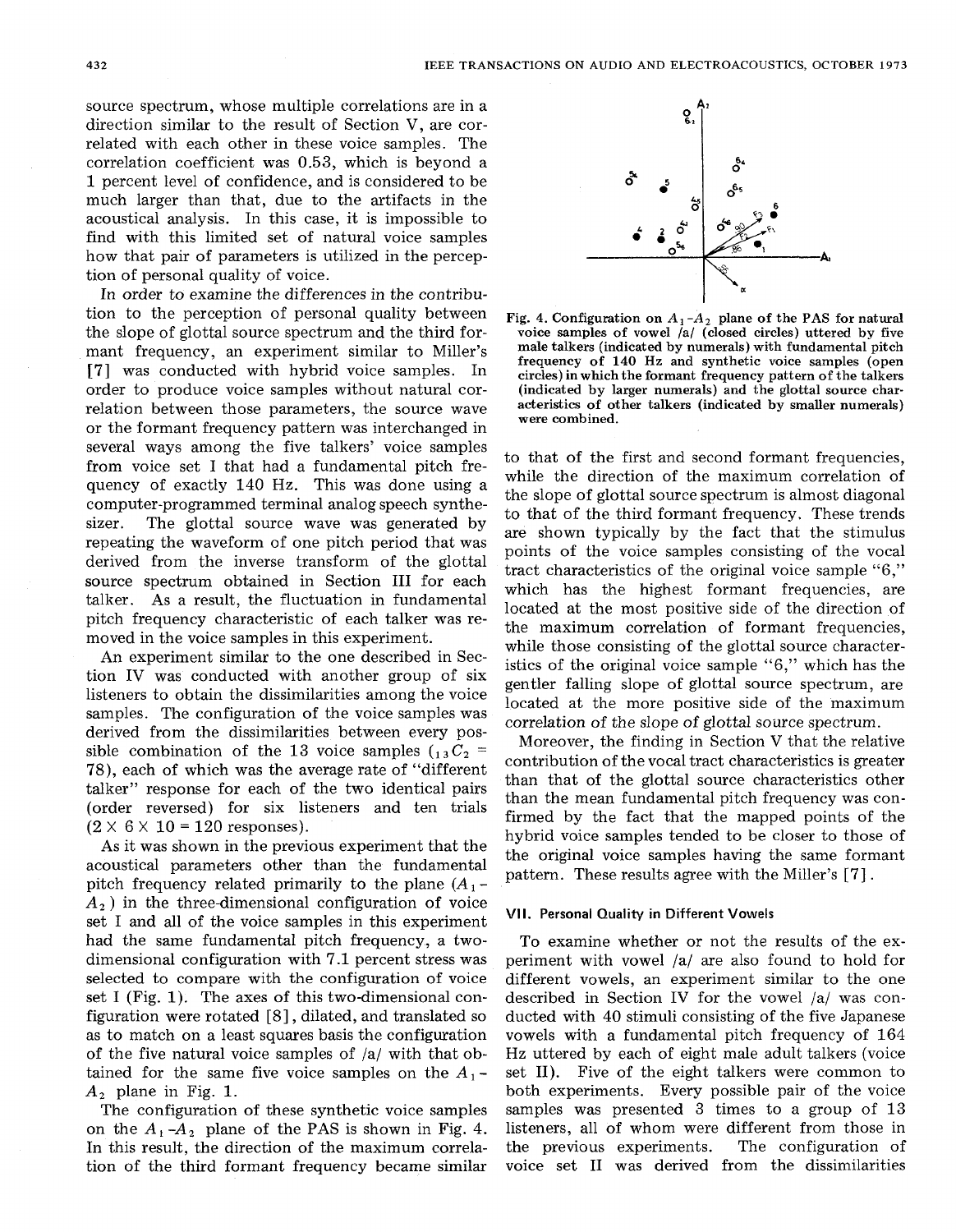

**Fig. 5. Configuration on**  $A_1 - A_2$  **plane of the PAS for voice set 11, which consists of the five Japanese vowels, /i,e,a,o,u/,**  circled by dotted lines) with fundamental pitch frequency of **164 Hz. Talkers 1** \*, **3\*, and** *8"* **are different from those of voice set I. Stress is 22.9 percent.** 

between every possible combination of the 40 voice samples  $(40C_2 = 780)$ , each of which is the average rate of "different talker" response for each of the 2 identical pairs (order reversed) for 13 listeners and **3**  trials  $(2 \times 13 \times 3 = 78$  responses).

For the same reason as in the previous section, the two-dimensional configuration of voice set I1 as shown in Fig. 5 was used to compare with the  $A_1 - A_2$  plane of the three-dimensional configuration of voice set I. The axes were rotated, dilated, and translated in the same way as described in Section VI. **As** the two-dimensional configuration of voice set I1 and that of voice set I on the  $A_1 - A_2$  plane correspond well with each other, this configuration was considered to represent reasonably the gross nature of the dissimilarities of personal quality among the voice samples of voice set I1 in spite of rather high stress (38.2, 22.9, 16.8, and 12.5 percent in one, two, three, and four dimensions, respectively). The ROC curves and the P(c) for each combination of vowels are shown in Fig. 6.

Since the mapped points of voice samples of a single talker cluster together in a particular region on the  $A_1 - A_2$  plane and the region for each talker covers a wide area on the plane, as shown in Fig. **5,**  it is clear that the perceptual cues of the personal quality common to different vowels is involved in the listener's judgement. This is supported by the fact that the percent correct score  $P(c)$  for the combination of the different vowels ranges from 57 to 67 percent, except for the combination of /a/ and *lo/* as can be seen in Fig. 6.

The multiple correlation coefficients between the acoustical parameters and the configuration of eight



**Fig. 6. Average ROC curves and P(c) of 13 listeners for every possible combination of the five Japanese vowels in talker discrimination tests.** 

stimuli for each of the five Japanese vowels of voice set I1 are shown in Fig. **7.** For each of two of the parameters, namely the slope of glottal source spectrum [Fig. 7(d)] and the deviation of the first formant frequency from the average value for all talkers for each kind of vowel  $[Fig. 7(a)]$ , the multiple correlation coefficients have similar directions and reasonably large values for most vowels (an exception is  $|u|$  in the deviation of the first formant frequency). The similar but not so remarkable trends are found in the case of rapid fluctuation of fundamental pitch period [Fig. 7(e)]. It may therefore be concluded that those three parameters (in addition to the mean fundamental pitch frequency in the general case) relate to the perceptual cues for talker discrimination independent of most kinds of vowels. Other parameters, such as  $F_2$  and  $F<sub>3</sub>$  did not show a direction common to all of the vowels, presumably because the inter-talker variance of the deviation of the first formant frequency (normalized by the average of all talkers) in the voice sample used here was fairly large (14 percent) compared with the averaged intra-vowel variance of the deviation of each talker (normalized by the average first formant frequency of all talkers) (8 percent), so that the ratio of the former to the latter was reasonably large (1.7). On the other hand, the second formant frequency had small inter-talker variance of deviation (7 percent) with small intra-vowel variance of deviation (5 percent). The third formant frequency had medium inter-talker variance of deviation (11 percent) with large intra-vowel variance of deviation (8 percent), so that the two ratios were not large enough (1.4 and 1.2 for the second and the third formant frequencies, respectively) for both formants to serve as the personal information independent of the kind of vowels.

The explained variance (as described in Section VI) was calculated for each vowel and is shown in Table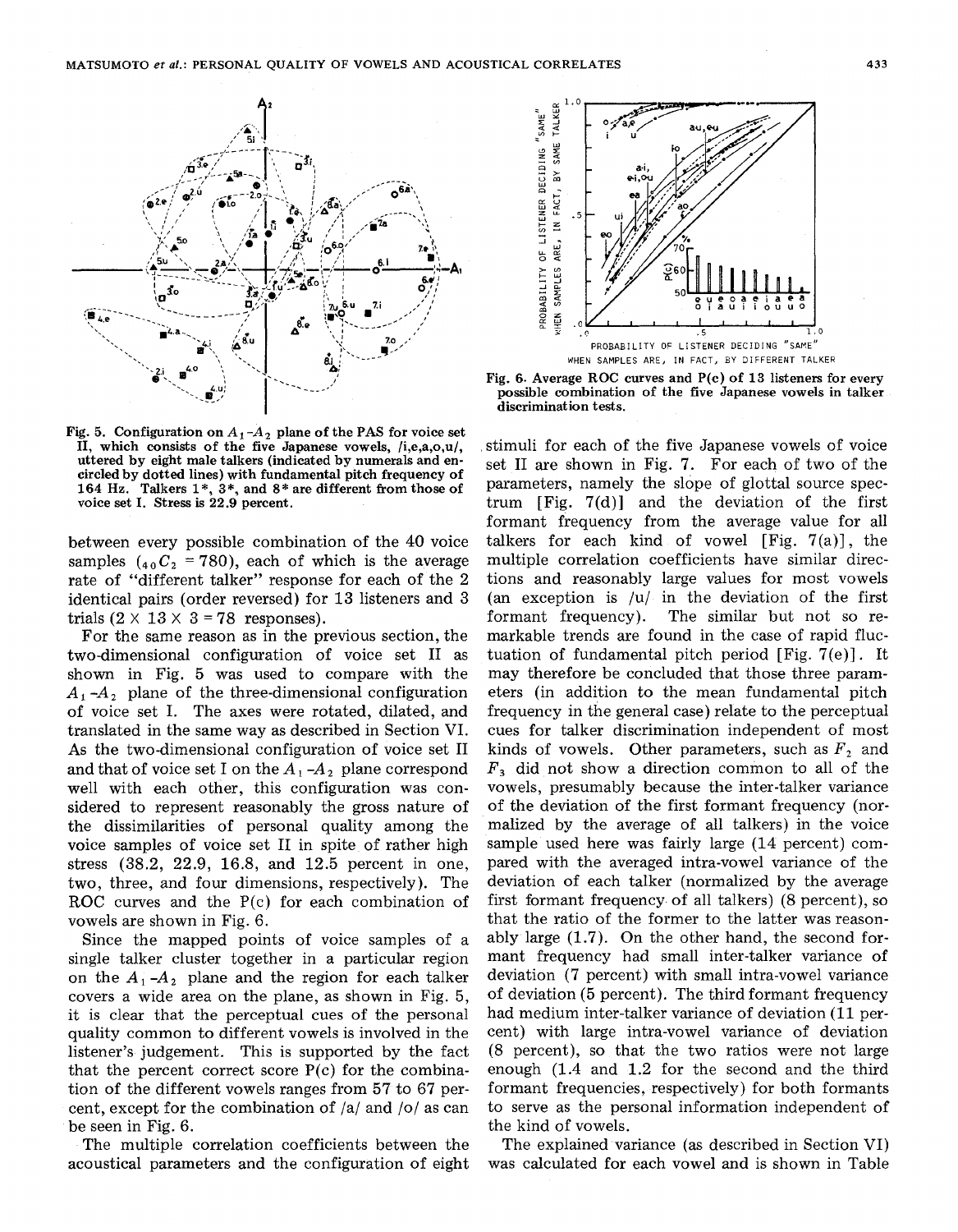



| II on the PAS                                 |                                     |                                                 |                            |    |    |                   |    |  |  |  |
|-----------------------------------------------|-------------------------------------|-------------------------------------------------|----------------------------|----|----|-------------------|----|--|--|--|
| GLOTTAL SOURCE CHARACTERISTICS                |                                     | VOCAL TRACT CHARACTERISTICS                     | EXPLAINED VARIANCE<br>IN % |    |    |                   |    |  |  |  |
| FLUCTUATION OF<br>FUNDAMENTAL<br>PITCH PERIOD | SLOPE OF GLOTTAL<br>SOURCE SPECTRUM | FORMANT FREQUENCIES,<br>$F_1$ , $F_2$ AND $F_3$ | /1/                        |    |    | $/e/$ /a/ /o/ /u/ |    |  |  |  |
| X                                             | х                                   | X                                               | 97                         | 99 | 97 | 93                | 94 |  |  |  |
| X                                             | x                                   |                                                 | 80                         | 80 | 79 | 88                | 80 |  |  |  |
|                                               |                                     | χ                                               | 71                         | 80 | 85 | 62                | 45 |  |  |  |

TABLE **I1**  Relation Between Various Sets of the Acoustical Parameters and the Explained Variance of the Configuration of Voice Set

**11. 93** to 99 percent of total variance is explained when those five acoustical parameters are combined all together. With the two acoustical parameters of glottal source characteristics, the slope of glottal source spectrum and the rapid fluctuation of fundamental pitch frequency, about 80 percent of the configuration of voice set I1 can be explained whatever the vowel may be. Although the relative contribution of the vocal tract characteristics varies widely with each kind of vowel, it is smaller than that of the glottal source characteristics (other than mean fundamental pitch frequency) in most kinds of vowels and is larger in the case of vowel **/a/.** This is in agreement with the finding of the first experiment. The relative vocal tract contribution is largest in the case of /a/ (85 percent) and is very small in the case of /u/ and *lo/* **(45** percent and 62 percent, respectively). This is presumably because the contribution of the third formant frequency is less in the vowel  $|u|$  and *lo/* compared with other vowels as the energy of the third formant is smaller for those vowels having lower first and second formant frequencies.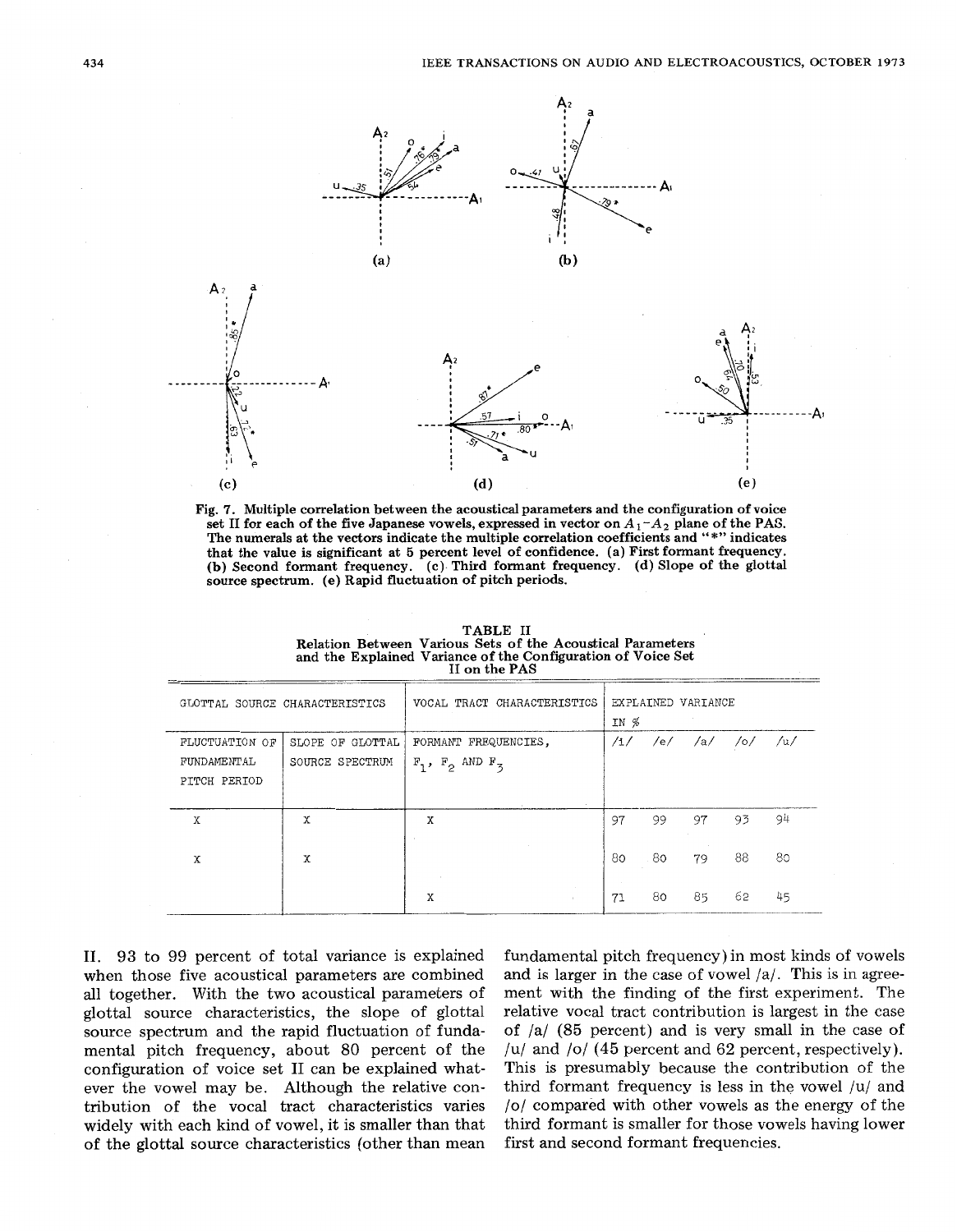## **VIII. Conclusions**

In order to investigate quantitatively the relatidn between the perceptual difference in personal quality and the difference in the acoustical properties of sustained vowels, the dissimilarities among the voice samples based on the confusion in talker discrimination tests were represented as distances on the PAS. Then, the relation between the configuration of the voice samples on the PAS and their acoustical properties were examined by means of multiple correlation and regression analyses.

The results obtained from this study are summarized as follows.

1) The relative contribution of the mean fundamental pitch frequency to the perception of the personal quality of voice is the largest among all parameters, and its contribution to the perceptual dimension is almost independent of those of other acoustical parameters. (Although those results were obtained from the experiment with the vowel /a/, they may be extended to the case of other vowels since the fundamental pitch frequency is almost independent of formant frequencies in the mechanism of speech production and perception in general.)

2) Among the voice samples with same fundamental pitch frequency, the vocal tract characteristics (the deviation of the formant frequencies) and the glottal source characteristics (the slope of the glottal source spectrum and the rapid fluctuation of the fundamental pitch period) contribute to different perceptual dimensions from each other. The magnitude of the contribution of the vocal tract characteristics to the perceptual difference of personal quality varies widely according to the kind of vowel, while this is not the case with the glottal source characteristics. Only in the case of the vowel **/a/** is the contribution of the vocal tract characteristics larger than that of the glottal source characteristics.

**3)** Among those acoustical parameters whose perceptual dimensions are independent of most kinds of vowel are the deviation of the first formant frequency from the typical value for each kind of vowel, the slope of the glottal source spectrum, and the rapid fluctuation of the fundamental pitch periods, in which, of course, included in general is the mean fundamental pitch frequency.

Although the results of this experiment depend on to what extent the listeners were actually judging personal quality and to what extent just difference in sound quality, we think that the PAS obtained from this experiment shows the multidimensional nature of the perception of personal quality that was intended to be investigated, based on following reasons. The points that represent the voice samples uttered with significantly different pitch frequencies, or the voice samples of different kinds of vowels, cluster together in small regions characteristic of each talker on the  $A_1 - A_2$  plane of the PAS. Furthermore, talker  $A_1 - A_2$  plane of the PAS. discrimination was carried out correctly with **a** P(c) of about **60** to 70 percent for the two voice samples in a pair whose difference in sound quality caused by the difference in fundamental pitch frequency or in the kind of vowels was significantly larger than the just noticeable difference. These considerations indicate that the listeners were judging the voice samples not by the perceptual difference of sound quality but by that of the personal quality of voice.

The rather high stress obtained for the configurations in these experiments is due to the error in the dissimilarity data caused by averaging the rate of "different talker" response for all listeners, rather than to the Iack of number of dimensions. In addition, the stress tends to increase with an increase in the number of dissimilarity data in the general case. So these configurations cannot be regarded as "unlikely to be of interest" by judging only from the amount of stress.

On the other hand, the configurations of the voice samples of the five talkers common to the three experiments, but utilizing different listener groups, correspond to each other fairly well. This fact will support the idea that most of the perceptual difference involved in the dissimilarity data was represented in the three-dimensional PAS (the two-dimensional PAS for the voice samples of the same fundamental pitch frequency).

Considering the fact that the gratest part of the perceptual difference of personal quality was explained by the five acoustical parameters used in this study, and that the vowels contribute most of the energy in speech, it may be said that those acoustical parameters play important roles in the perception of the static nature of the personal quality in speech.

It will be necessary, in the future, to make clear the effects of some of the other parameters, such as the zero pattern in the glottal source spectrum and forment bandwidth, in addition to above-mentioned parameters on the static nature of the personal quality, as well as to investigate the dynamic nature of the personal quality.

# **Acknowledgment**

The authors wish to thank Prof. Kido for his valuable cooporation and assistance to this study.

### **References**

- [ **11** H. **Kasuya, Y. Kanamori, S. Arai, and K. Kido, "pycholo-gical auditory space representing vowel quality, in** *Proc.*
- *7th Int. Cong. Acoust.,* **Budapest, 1971, Paper** *20C5.*  **[2] M. V. Mathews, J.** E. **Miller, and** E. **E. David,** Jr., **"Pitch**